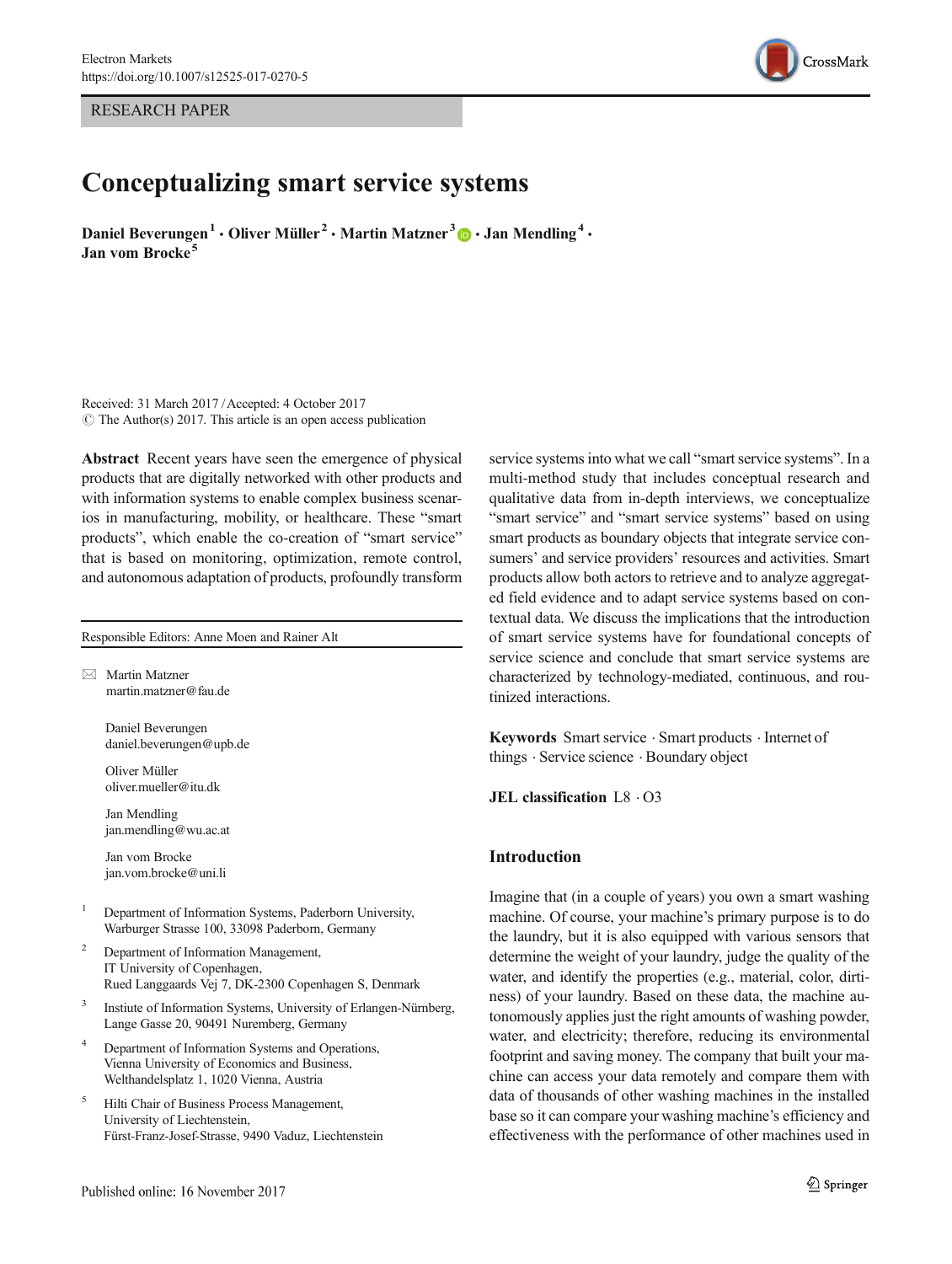comparable settings. Based on the results, the company can adjust the inference engine inside your machine remotely, fine-tuning and optimizing its autonomous functions. This machine also offers a dry-cleaning service that is tailored to your own idiosyncratic needs, perhaps increasing your willingness-to-pay for the machine.

In this way, smart service systems bring a customer's and provider's perspective on value creation with a smart product together. Also going by names like smart devices, smart objects, and cyber-physical systems, embedding hardware and software systems into physical goods that can connect digitally to other products and information systems is a powerful trend in many industries. Smart products use sensors to obtain contextual data, exchange data with other actors, store and process data locally, make autonomous decisions, and act physically by means of actuators (Acatech [2011](#page-10-0)). In this way, previously isolated and passive products join the digitally networked world as actors in their own right.

Application scenarios that benefit from the proliferation of smart products are present in many industries, including transport and logistics, manufacturing, energy supply, healthcare, and industries related to living and working in smart buildings (Acatech [2011](#page-10-0); Atzori et al. [2010](#page-10-0))—even though what "smart" exactly means often remains unspecified (Gretzel et al. [2015\)](#page-11-0). For example, in the area of smart mobility, cars are evolving from pure driving machines to intelligent dataprocessing units that obtain data on their physical surroundings (e.g., road conditions, the position and trajectory of other vehicles), connect to other intelligent devices and smart infrastructure (e.g., toll-collection systems, traffic information systems), and adapt their actions in near real-time based on the analysis of various data streams (e.g., braking after detecting a dangerous situation). Both, consumers and service providers can benefit from the new capabilities of smart products, as Virgin Atlantic IT director David Bulman explains: "The latest planes we are getting, the Boeing 787s, are incredibly connected. Literally every piece of that plane has an Internet connection, from the engines, to the flaps, to the landing gear. [...] If there is a problem with one of the engines we will know before it lands to make sure that we have the parts there" (Finnegan [2013\)](#page-10-0).

Clearly, these developments offer tremendous opportunities. Smart products enable the design and delivery of an entirely new class of service that is built on obtaining contextual data from the field, analyzing these data, automatically making decisions and taking action. However, current research in computer science and engineering is focused on the technical aspects of smart products, including questions related to communication standards, naming and addressing of objects, authentication, privacy, and security (Atzori et al. [2010](#page-10-0); Perera et al. [2014\)](#page-11-0). This technical view neglects a much-needed re-conceptualization of how value can be co-created and captured from these technologies, as has been argued in literature that has advocated collaboration between complementary research communities (Atzori et al. [2010](#page-10-0)). For its part, the service science literature is often focused on how value is co-created and captured (Lusch et al. [2008;](#page-11-0) Maglio et al. [2009;](#page-11-0) Vargo and Lusch [2004a,](#page-11-0) [2008a](#page-11-0)), without recognizing the transformative potential smart products offer. In particular, we argue that the introduction of smart products transforms service systems—framed as "a configuration of people, technologies, and other resources that interact with other service systems to create mutual value" (Maglio et al. [2009,](#page-11-0) p. 395)—into smart service systems. Related research has emphasized the self-reconfiguration (Barile and Polese [2010](#page-10-0)), humancentered (Demirkan et al. [2015a\)](#page-10-0), context-aware (Massink et al. [2010\)](#page-11-0), or self-\* (National Science Foundation [2014](#page-11-0)) properties of smart service systems, but without proposing an overarching conceptual framework for how these properties interact.

The objective of this paper is to conceptualize the "smart service system" as a theoretical lens through which digital value co-creation by service consumers and service providers can be understood, analyzed, and designed. Central to our conceptualization is that, in smart service systems, smart products take the role of boundary objects that digitally mediate the interactions of service providers and service consumers and enable the co-creation of individualized value propositions. With this framework, we integrate distinct strands of research, including the nature and properties of boundary objects (Star and Griesemer [1989](#page-11-0); Star [2010](#page-11-0); Carlile [2002](#page-10-0)), co-creation of value in service systems (Lovelock and Gummesson [2004;](#page-11-0) Vargo and Lusch [2008a;](#page-11-0) Maglio et al. [2006;](#page-11-0) Lusch and Vargo [2006](#page-11-0); Vargo and Lusch [2004b](#page-11-0); Maglio et al. [2009\)](#page-11-0), properties of smart products in the context of the Internet of Things (Atzori et al. [2010](#page-10-0); Allmendinger and Lombreglia [2005;](#page-10-0) Acatech [2011;](#page-10-0) Perera et al. [2014\)](#page-11-0), and capabilities of smart devices (Porter and Heppelmann [2014\)](#page-11-0). In addition to this literature review, our work is informed by in-depth interviews with informants from a variety of industries that have started introducing smart products into their service systems.

The remainder of the paper is structured as follows. Section 2, reviews the core properties of smart products and the Internet of Things and discusses their implications on conceptualizing smart service and smart service systems. Section 3, we provide an overview of the empirical cases we analyzed in order to support and enrich our conceptual arguments. Section 4, presents our conceptualization of smart service systems, which is informed by the preceding literature review and expert interviews. In Section 5, we discuss the theoretical implications of smart service systems on other constructs in service science. Section 6 concludes the paper.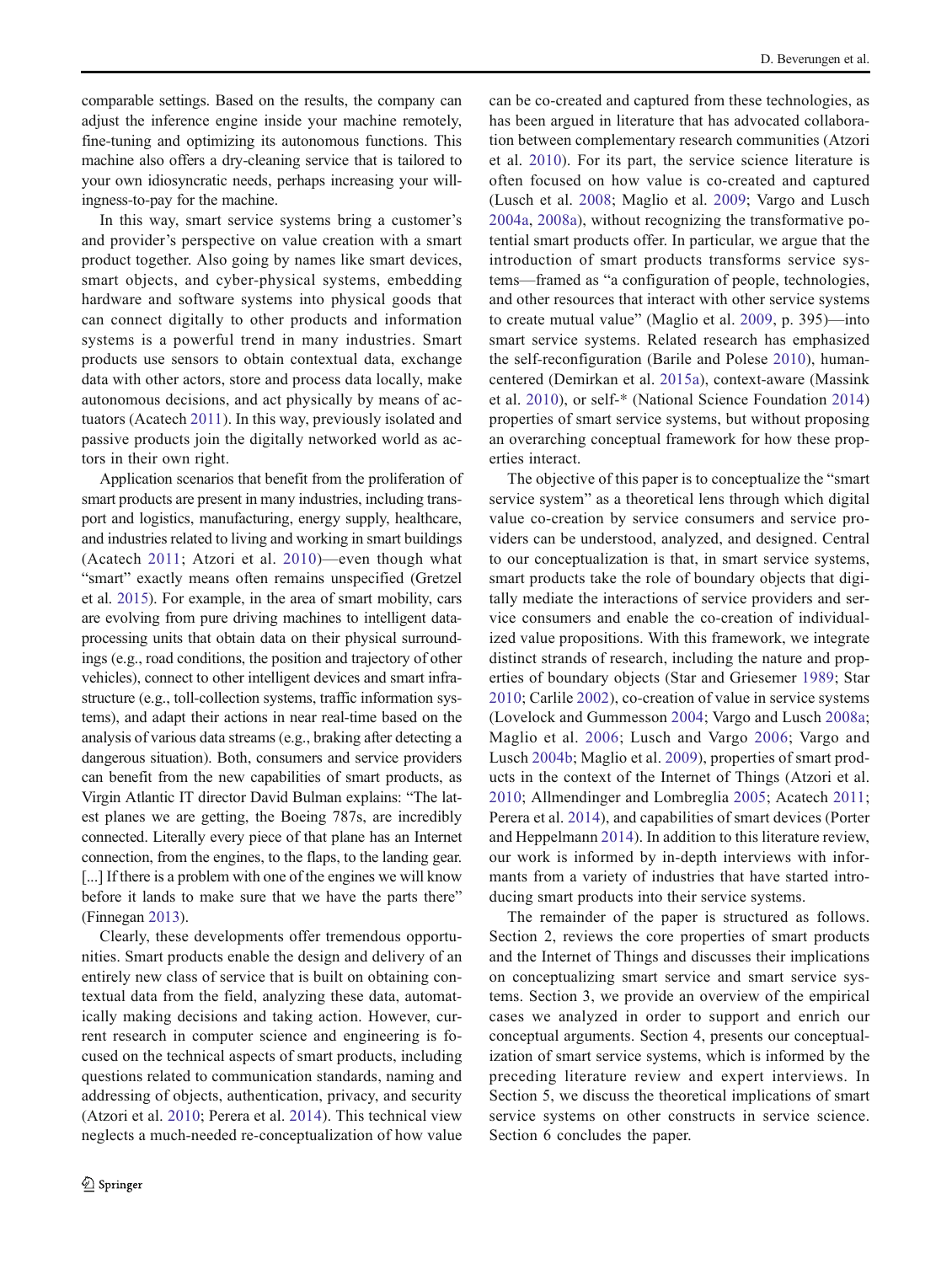#### Theoretical background

#### Smart products and the Internet of Things

Smart products are part of an environment that is referred to as the Internet of Things (Papert and Pflaum [2017\)](#page-11-0). Equipping physical products with embedded systems and networking has its roots in the fields of mechanical and electrical engineering and computer science. The advantages of this combination have been discussed in the contexts of ubiquitous computing (Weiser [1991,](#page-11-0) [1993\)](#page-11-0), pervasive computing (Satyanarayanan [2001](#page-11-0); Estrin et al. [2002](#page-10-0)), and ambient intelligence (Aarts et al. [2002](#page-10-0)). Most significant in this context is the Internet of Things (Wortmann and Flüchter [2015](#page-11-0); Atzori et al. [2010](#page-10-0); Perera et al. [2014\)](#page-11-0) as "[t]hings having identities and virtual personalities operating in smart spaces using intelligent interfaces to connect and communicate within social, environmental, and user contexts" (EPoSS [2008,](#page-10-0) p.6). With the advent of the Internet of Things, embedded systems in physical objects became connected to a world-wide communication network, providing data to and receiving data from other devices and information systems.

A list of key features, though not constitutive or exhaustive, has been attributed to smart products (Weiser [1993](#page-11-0); Weiser [1991](#page-11-0); Satyanarayanan [2001](#page-11-0); Acatech [2011](#page-10-0); Porter and Heppelmann [2014](#page-11-0); Allmendinger and Lombreglia [2005](#page-10-0); Atzori et al. [2010](#page-10-0)). Among them is the unique identifier that makes a smart product addressable by other products and information systems. They "know" their location and can be localized and traced by other devices and information systems. Smart products can be connected with distributed information and other resources via standard communication protocols (Atzori et al. [2010\)](#page-10-0), and with this connectivity, they can share data and functionality with other devices and information systems that might even be globally distributed. With sensors, smart products directly obtain physical data that are available in their proximity, so they become aware of their surroundings, including users and other smart products. Smart products can store in their own memory banks data that might include status data, usage data, and contextual data obtained by sensors. Bounded by "low resources in terms of both computation and energy capacity" (Atzori et al. [2010\)](#page-10-0), the devices compute these data and adapt their actions accordingly, resulting in autonomous behavior that may influence other actors in the physical and/or digital spheres. With *actuators*, smart products can manipulate physical reality in their proximity, so they are not passive objects, but actors. Smart products have dedicated, multimodal human-machine interfaces, some of which may feature modes of user interaction other than those of classic desktop computers (e.g., based on gestures). The ideal smart product is sufficiently unobtrusive to avoid bothering a user's consciousness with its presence, blending naturally into the

environment in which a user is acting (Weiser [1991,](#page-11-0) [1993;](#page-11-0) Satyanarayanan [2001\)](#page-11-0). In effect, the device masks the adverse consequences of being located in a "dumb" environment by performing activities for compensation (Satyanarayanan [2001](#page-11-0)). Thus, a smart product might be detectable by a user only in the event of a malfunction while being otherwise an invisible computer.

We argue that not all of these properties must be present in each smart product. For instance, smart immobile goods (e.g., manufacturing equipment) might not require being locatable through sensors and might not include invisible computers beyond their operating systems and automation technologies. Similarly, smart consumer goods (e.g., wearables) might not need to have sophisticated actuators to change their physical appearance or data storage and computational capabilities.

#### Smart service based on smart products

From the point of view of service science, a research discipline that is focused on the co-creation and capture of value in the reciprocal business relationships between service customers and service providers, the term "service" is defined as "the application of specialized competences (operant resources knowledge and skills), through deeds, processes, and performances for the benefit of another entity or the entity itself" (Vargo and Lusch [2008a](#page-11-0), p. 26). Therefore, service refers to the value-in-use (Vargo and Lusch [2008b;](#page-11-0) Vargo et al. [2010;](#page-11-0) Vargo and Lusch [2008a](#page-11-0)) that is co-created in interactions between service providers and service customers for their mutual benefit (Vargo and Lusch [2004a,](#page-11-0) [2008a](#page-11-0), [b\)](#page-11-0). The organizational settings in which service is co-created are service systems, which are "configurations of people, technologies, and other resources that interact with other service systems to create mutual value" (Maglio et al. [2009](#page-11-0), p.395).

A recent survey among service scientists revealed that the proliferation of IT, such as IT in the form of smart products, gives rise to an "ubiquitous, always on, always connected, smart, and global world [and] is leading to profound changes in customer experience and value co-creation; front-stage and back-stage service provision; and service organizations, networks and service ecosystems" (Ostrom et al. [2015](#page-11-0), p.145). This perception is largely shared by leading industry experts (Demirkan et al. [2015b\)](#page-10-0). Such smart service is based on two core properties of smart products: awareness and connectivity (Allmendinger and Lombreglia [2005\)](#page-10-0). With these properties, smart products can provide data on how they are used back to the provider, who can use this information to offer their customers contextual and preemptive services that are based on the "hard field intelligence" the smart products provide (Allmendinger and Lombreglia [2005](#page-10-0), p.132). This service enables providers to establish and cultivate close ties with their customers along the entire lifecycle of a smart product—from requirements analysis to disposal—and to inform their research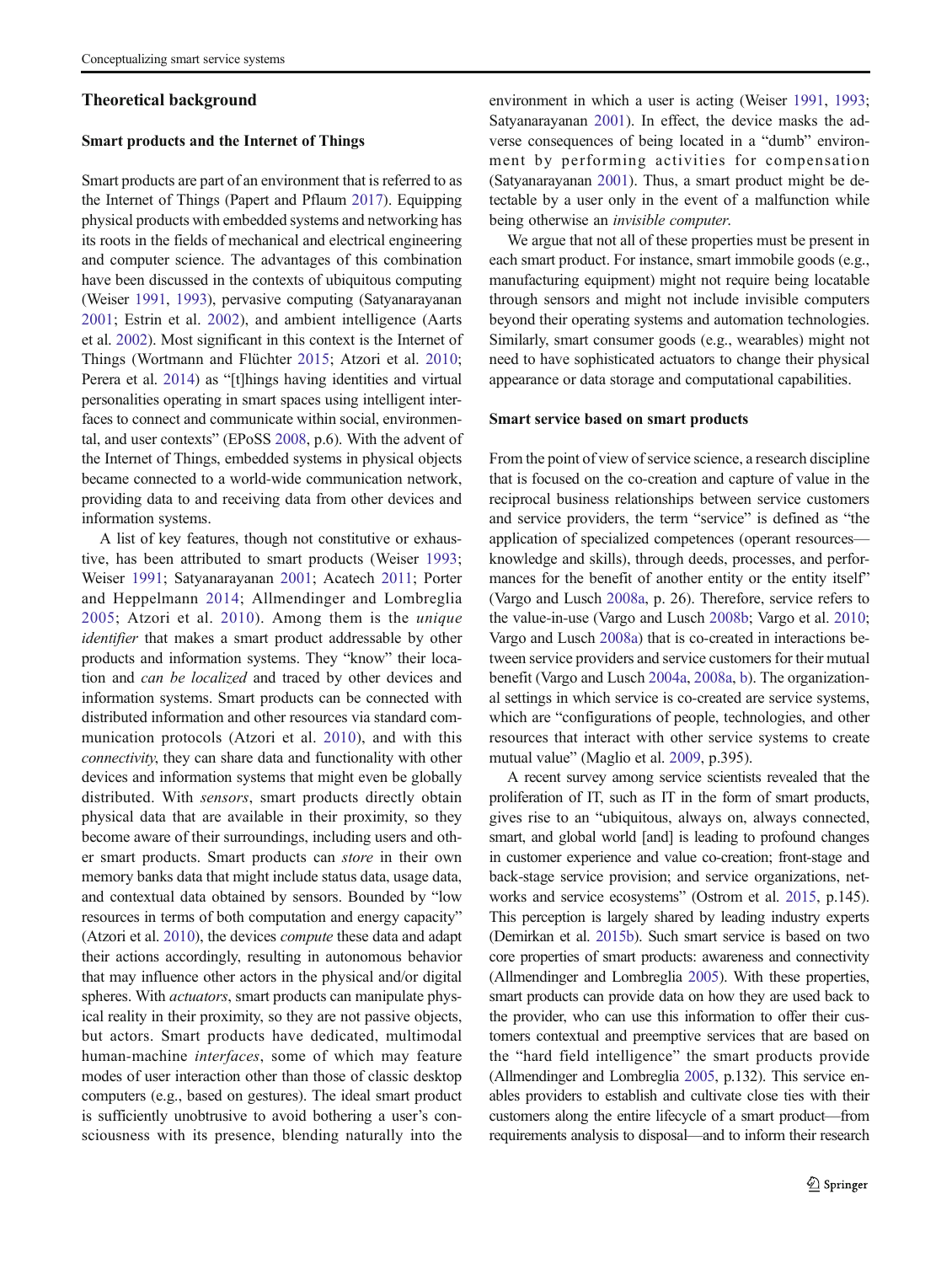and development processes. Customers are paying a price premium to be relieved of "unpleasant surprises" that threaten their businesses (Allmendinger and Lombreglia [2005,](#page-10-0) p.132), including unexpected downtimes that often cost them a great deal of money. In addition, service providers might grow their businesses by taking over adjacent activities from customers, thereby evolving from pure providers of hardware into solution-providers that optimize their product's entire lifecycle or even into service aggregators who manage the channel between customers and third-party providers of complementary services that are based on the data that is retrieved from their smart products (Allmendinger and Lombreglia [2005](#page-10-0)).

The foundational premises of service science (Vargo and Lusch [2008a](#page-11-0), [2016](#page-11-0); Vargo et al. [2010](#page-11-0)) suggest two major views on how smart products enable "service". First, smart products themselves can act as service-distribution mechanisms since they embody the provider's (operant) knowledge and skills, which become manifest in the product's physical appearance. Second, the foundational premise stating that all social and economic actors are resource integrators implies that smart products must be networked with other resources that are owned by either actor that participates in a service system.

From a theoretical standpoint, then, smart products' properties have various implications for conceptualizing smart service as service that relies on using smart products (Table 1).

#### Methodology and cases

In order to explore how the emergence of smart products transforms service and service systems, we studied five cases from different industries. For each case, we performed indepth interviews with key informants who were responsible for designing and managing service systems that involve smart products. The interviews were guided by an interview script with three sections: a brief introduction of the core properties listed in Table 1 and the request that the informant name and broadly characterize the smart products that are used or provided in his or her sphere of influence; a request that the informant describe in detail how the core properties (if applicable) manifest in the considered smart products he or she listed by explaining how particular key features of smart product apply to the smart products used in or offered by the informant's company; and a request to explain whether (and which) new functions are enabled by the smart product, to explain whether the provider's or the users current processes leveraged the functions, and to describe implications of the emergence of smart products and service with regards to their business processes and business models.

Recruitment of the interview partners relied on convenience sampling because of the novelty of smart services and smart products, a theoretical sampling that included a Table 1 Core properties of smart products and their implications for smart service

| Properties of smart products | Implications for smart service                                                                                                                                                                                                                                                                                                      |
|------------------------------|-------------------------------------------------------------------------------------------------------------------------------------------------------------------------------------------------------------------------------------------------------------------------------------------------------------------------------------|
| Unique Identification        | Smart products become identifiable<br>resources in service systems that can<br>be distinguished from other resources<br>of the same type, so data can be stored<br>with reference to a unique product.<br>Smart products provide an additional<br>channel through which to design,<br>offer, and deliver service.                   |
| Localizing                   | Service can be configured and delivered<br>based on the locations of individual or<br>groups of smart products.                                                                                                                                                                                                                     |
| Connectivity                 | Through information technology, smart<br>products can be integrated with<br>resources at remote locations.<br>Mediated by smart products'<br>technology, service can be co-created<br>by integrating knowledge, skills,<br>resources, activities, and information<br>systems that are at the disposal of<br>different stakeholders. |
| Sensors                      | Based on contextual data, usage data, and<br>condition data, service can be tailored<br>to the context-sensitive surroundings<br>in which a smart product is operated.                                                                                                                                                              |
| Storage and Computation      | Smart products offer service locally and<br>autonomously, beyond the full control<br>of a central system. Data from single or<br>groups of products is available for<br>analysis in (near) real-time.                                                                                                                               |
| Actuators                    | Service can be manifested in physical<br>locations by the actions of smart<br>products. With remote control,<br>external actors can have an effect on<br>the physical manifestation of service at<br>the customer's service system.                                                                                                 |
| Interfaces                   | Service is co-created in local interactions<br>between smart products and<br>customers.                                                                                                                                                                                                                                             |
| Invisible computers          | Service can be offered and delivered<br>while generating little (if any) user<br>attention. Data in the proximity of the<br>product can be collected without users'<br>knowledge, which raises issues of data<br>protection and the ethics of using data<br>in smart service systems.                                               |

saturation condition was not feasible. The companies we investigated were selected for two reasons: their business models depend on using or providing physical goods that are currently evolving into smart products, and they large, international enterprises with a high degree of maturity and drive for innovation. In this way, we ensured that the informants were engaged in smart products to an extent that warrants an investigation. The resulting set of informants was also likely to provide us with a rich and representative view of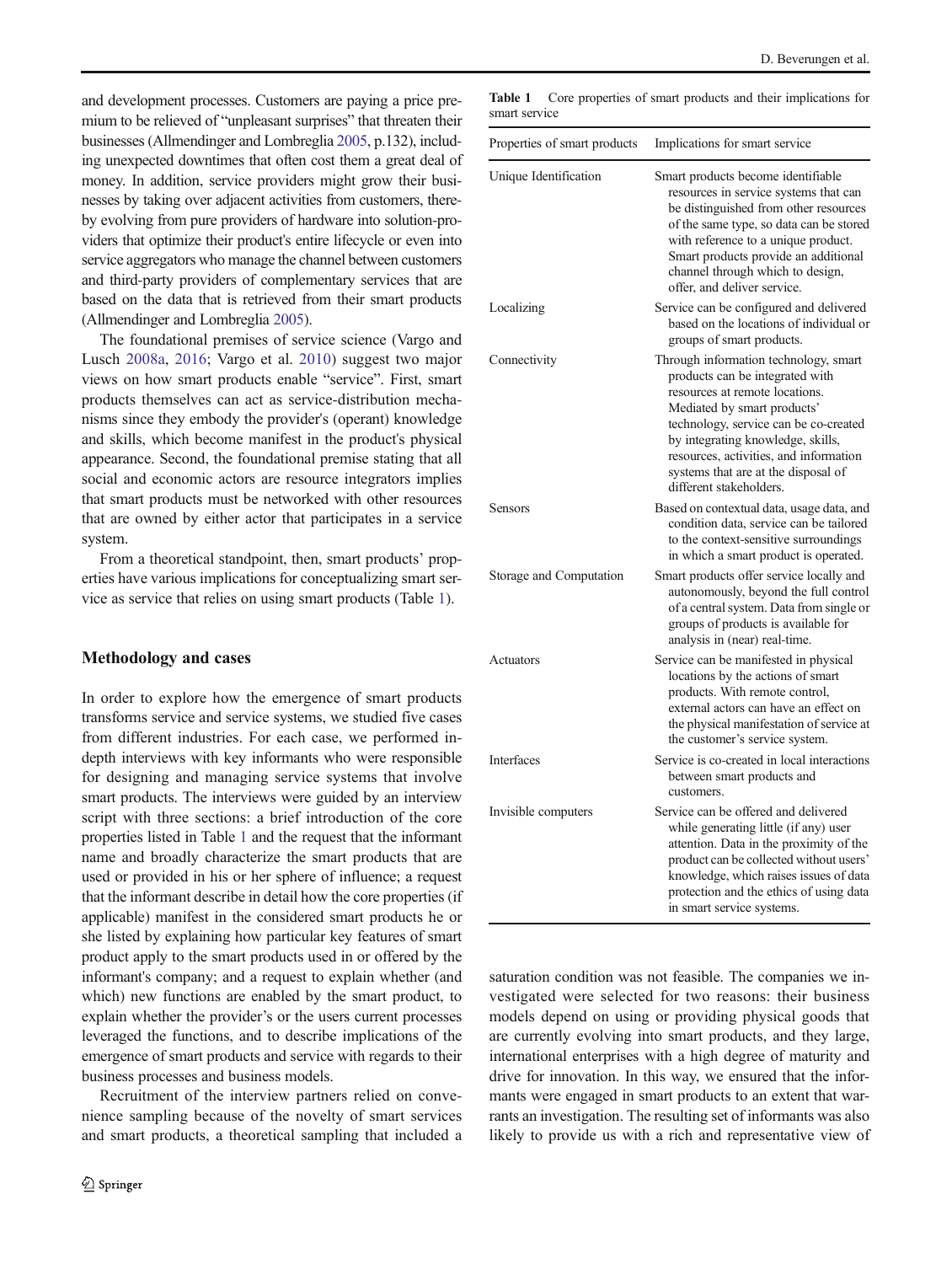smart services, as they account for matters of business, information technology, or engineering, and their responsibilities include managerial as well as analytical tasks. We were confident that the informants' complementary perspectives would allow us to investigate how smart products could take a boundary spanning role in smart service. Before conducting the interviews, we sent a two-page summary of the main interview questions to each interviewee, and each interview lasted for about an hour. All interviews were conducted by phone, tape-recorded, and transcribed. One interview was conducted in English, and the others were conducted in German and translated by the authors for the purposes of this paper.

Data analysis was conducted in a two-step process. In the first step, we applied open coding (Saldaña [2009\)](#page-11-0) to identify text fragments from the interview transcripts that were potentially relevant to characterizing smart products. This process was open-ended and was not influenced by any a priori constructs. In the second step, we used focused and elaborative coding (Saldaña [2009\)](#page-11-0) to identify and group the identified text fragments and relate them to our a priori categories (i.e., properties of smart products and smart service). The outcomes of the interviews were then used, in combination with the findings of the literature review to conceptualize and illustrate the properties of smart service systems (Section 3).

The first company we studied, Metallurgic Plants, Inc. (all company names in this paper are pseudonyms), offers machinery, services, and entire turnkey solutions for metallurgical plants, especially steel mills. The smart products in focus were machines used in steel factories, each equipped with automation technology and sensor networks that produce a continuous stream of measurements about the production process (e.g., temperatures, velocities) and the machine's status. These these capabilities enable Metallurgic Plants, Inc. to offer various types of smart services, such as condition monitoring, process monitoring, quality documentation, and predictive and remote maintenance. The informant at Metallurgic Plants, Inc. was the Head of Sales and Distribution of Services and the Chief Service Manager.

Automobile, Inc. is one of the best-selling makers of luxury autos in the world. We conducted two interviews, each with a unique focus. The first interview focused on smart connected cars, which assist drivers in finding their routes and parking spaces efficiently and conveniently. Connected cars can be tracked from a distance by electronic means so preventive maintenance measures can be undertaken if anomalies occur, while data can also enable remote unlocking and usage documentation. The informant was the Head of Consumer Management of the Digital Services and Digital Business Models unit.

The smart products that were the focus of the second interview at Automobile, Inc. were automated production technologies for the manufacturing of automobiles, such as robots

that insert windows into cars. These machines host dozens of sensors for controlling and documenting the manufacturing processes, which enables Automobile Inc. to offer services like statistical quality control, energy consumption management, and safe human-machine cooperation. The interviewee was a mechanical engineer in the Pre-Development department.

Industrial Solutions, Inc. is a multinational conglomerate and one of Europe's largest engineering companies. The interviews focused on designing, operating, and maintaining heavy machinery (e.g., turbines) and entire smart factories. These products have most of the properties of smart products and enable various types of smart service, ranging from the virtual animation of plants and production processes over predictive maintenance to performance-contracting business models. The informant at Industrial Solutions Inc. was a Product-IT specialist.

Energy Solutions, Inc. is a multinational company that offers technology for energy grids and home appliances for energy management in buildings. The interviews focused on smart meters that are used for routing energy through the high-voltage energy grid, but additional questions on smart meters in homes extended the scope from the business-tobusiness to the business-to-consumer domain. The products Energy Solutions, Inc. offers implement all features of smart products. The interviews highlighted that the company envisions implementing even more elaborate data storage and analysis capabilities in its products in the near future in order to make local decisions that impact the routing of energy through the net. Smart meters could also be equipped with invisible computers in order to make data on energy consumption available for managing the energy grid, such that energy supply and demand can be levelled, and personalized pricing models can be established. The interviewee at Energy Solutions, Inc. is a specialist for the analysis of smart data, autonomic computing, and process automation.

## Conceptualization and illustration of smart service systems

Based on the identified properties of smart products and service systems and based on the foundational premises of service science, we argue that smart products mediate interactions between service providers and service consumers in two ways: when consumers use the products' embedded functionality as a self-service, and when service providers use a smart product to connect remotely to the operations the service's consumer performs. For instance, a smart product could transmit data on its use, condition, and context back to the service provider, who analyses these data to offer additional value propositions that fit the detailed contextual situation the customer encounters. In this sense, the smart product acts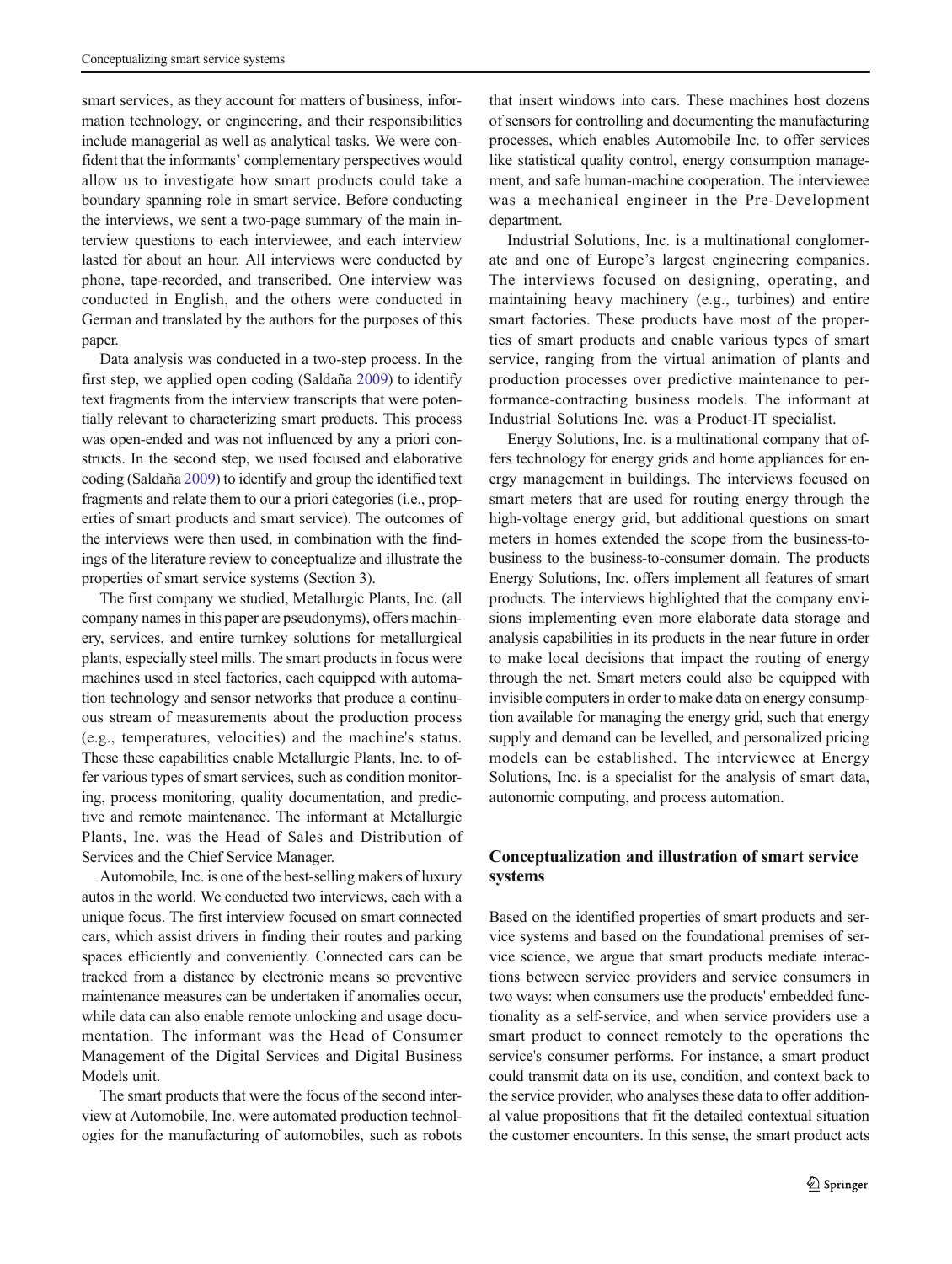like a boundary object—an artifact that resides at the interfaces between different fields or communities and enables cross-boundary information and knowledge transfer (Star and Griesemer [1989](#page-11-0); Star [2010](#page-11-0); Carlile [2002\)](#page-10-0).

Against this backdrop, we define smart service and smart service systems as follows:

- I. Smart service is the application of specialized competences, through deeds, processes, and performances that are enabled by smart products.
- II. Smart service systems are service systems in which smart products are boundary-objects that integrate resources and activities of the involved actors for mutual benefit.

Figure 1 summarizes our conceptualization of smart service systems. The framework will be described and illustrated in detail in the following.

The co-creation of value in any service system is subject to the basic roles of service consumer and service provider. In most cases, these roles are fulfilled by two independent organizations, but sometimes a single organization can take both roles. For example a Automobile, Inc. the operation and maintenance of smart production technology for the manufacturing plants is done by internal business units. Similarly, as the Chief Service Manager at Metallurgic Plants, Inc. clarified, "as steel mills traditionally have large internal maintenance departments, our smart products first and foremost enable the customer to better operate and maintain his facilities in a self-service fashion."

In line with the service blueprinting approach (Shostack [1982;](#page-11-0) Kingman-Brundage [1989](#page-11-0)), the two roles are divided by a line of interaction and by two lines of visibility. The line of interaction separates the activities service consumers

perform from those service providers perform. It delineates the value-in-use captured, the activities performed, and the resources owned by the two roles that can be taken over by actors in a smart service system. The lines of visibility separate activities and resources that are visible to other actors in a service system from those that are not, thereby determining what data and functionality can be enacted by the actors involved.

We argue that, in smart service systems, smart products take the role of boundary objects—artifacts that reside at the interfaces between roles or those between communities and facilitate the transfer of cross-boundary information and knowledge (Carlile [2002](#page-10-0); Star and Griesemer [1989](#page-11-0); Star [2010;](#page-11-0) Becker et al. [2013b](#page-10-0)). A boundary object has two basic properties: they are sufficiently robust to maintain a single shared identity across communities, so they can act as reference points during collaboration (Star and Griesemer [1989\)](#page-11-0), and they are sufficiently flexible to be interpreted differently by different communities, so they can be locally useful without requiring complete consensus (Star and Griesemer [1989\)](#page-11-0). Regarding shared identity, we argue that smart products have a unique identity that manifests in their hardware and software components. This shared identify serves as a common reference point (Becker et al. [2013b\)](#page-10-0) during interactions between service consumers and service providers. As for local usefulness, we argue that smart products can be interpreted differently by service consumers and service providers, subject to the value propositions that they offer. While service consumers are primarily interested in creating value-in-use from using a smart product, service providers are interested in optimizing the product's operation and condition, in controlling and manipulating the product remotely, and learning from analyzing the data the product collects. For instance,



Fig. 1 Conceptualization of a smart service system based on using smart products as boundary objects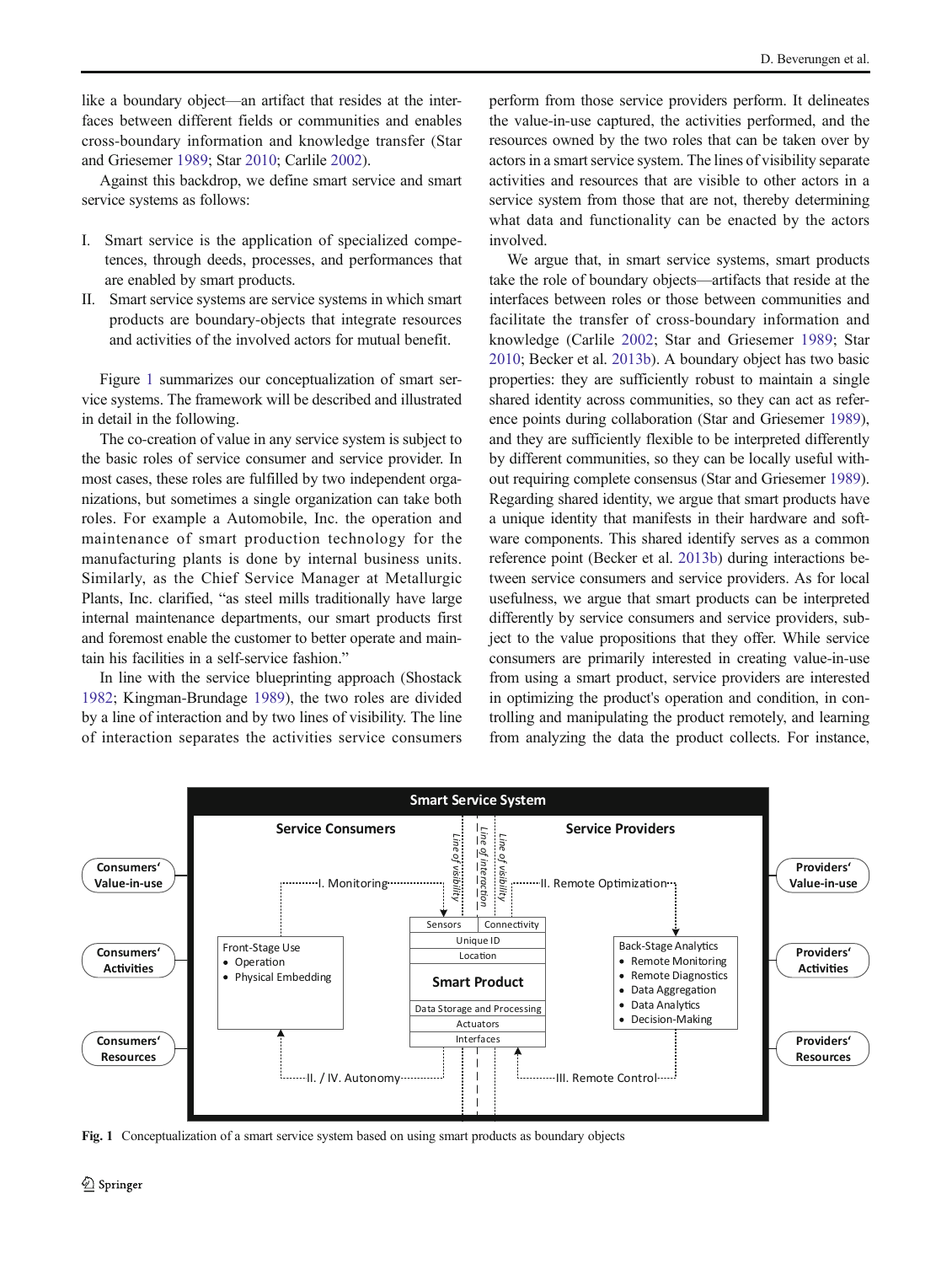the smart-energy infrastructure components Energy Solutions, Inc., provides are used by its customers to source electricity, while Energy Solutions, Inc. uses them primarily to detect patterns in energy consumption in order to optimize electricity distribution and tailor pricing models. Thus, although the two actors perceive and use the smart product in different ways, it acts as a reference point for their service interactions and is useful for both, even though each extracts different utility from it. The shared identity and local usefulness of smart products as boundary objects, as elicited from the five cases, are summarized in Table 2. Besides shared identity and local usefulness, boundary objects are characterized by modularity (i.e., different elements of a boundary object serve different actors), abstraction (i.e., a boundary object abstracts from details that are relevant only to certain actors), accommodation (i.e., different actors can use the information a boundary object conveys for different purposes), and standardization (i.e., the information a boundary object provides conforms to a certain level of standardization so that it is interpretable by different actors) (Star and Griesemer [1989;](#page-11-0) Pawlowski and Robey [2004;](#page-11-0) Wenger [1998\)](#page-11-0). For example, a smart car consists of thousands of different sub-systems with distinct purposes (e.g., condition monitoring, navigation, entertainment), delivering data at different levels of granularity to different users (e.g., current speed to the driver versus a complete history of trips with GPS coordinates and detailed engine condition to the manufacturer). The data provided are used for different purposes by different stakeholders (e.g., positioning data for navigating versus engine conditions for predictive maintenance), and the data adhere to international standards to ensure data exchange with other cars, traffic infrastructure, and different manufacturers and service providers. (See, e.g., [https://www.](https://www.w3.org/community/autowebplatform/) [w3.org/community/autowebplatform/](https://www.w3.org/community/autowebplatform/).) In summary, in their role as boundary objects, smart products are mechanisms that overcome the "segmentation of the institutional order," which

Table 2 Shared identity and local usefulness of smart products as boundary objects, as identified in the analyzed cases

| Case and smart products                                                            | Shared identity                                                                                                                         | Local usefulness                                                                                                                                                                                                                       |
|------------------------------------------------------------------------------------|-----------------------------------------------------------------------------------------------------------------------------------------|----------------------------------------------------------------------------------------------------------------------------------------------------------------------------------------------------------------------------------------|
| Metallurgic Plants, Inc.:<br>Automated manufacturing<br>technology for steel mills | Shared view on the use of<br>machines for metal processing,<br>to compare manufacturing<br>processes with pre-engineered<br>blueprints. | For service consumers: Metal<br>processing, quality assurance.<br>For service providers:<br>Monitoring of manufacturing<br>processes, predictive<br>maintenance, and quality<br>assurance.                                             |
| Energy Solutions, Inc.:<br>Smart energy meters and energy<br>grid infrastructure   | Shared view of energy routing<br>through the grid and of energy<br>consumption in buildings.                                            | For service consumers: Sourcing of<br>electricity, monitoring and<br>optimizing energy consumption.<br>For service providers: Patterns<br>in energy consumption,<br>optimized electricity<br>distribution, tailored pricing<br>models. |
| Automobile, Inc.:<br>Smart car                                                     | Shared view of user, vehicle,<br>and traffic data.                                                                                      | For service consumers: Efficient<br>and convenient driving, parking,<br>and maintenance; car sharing.<br>For service providers: Predictive<br>maintenance, autonomous<br>driving, user-specific profiles,<br>insurance services.       |
| Automobile, Inc.:<br>Automated manufacturing<br>technology                         | Shared view of data on<br>manufacturing processes, use,<br>and conditions.                                                              | For service consumers:<br>Automobile manufacturing,<br>quality assurance. For service<br>providers: Secondary use of data<br>for transparent factories,<br>predictive maintenance, and<br>quality assurance.                           |
| Industrial Solutions, Inc.:<br>Automated manufacturing<br>technology               | Shared view of the use and<br>condition of the machines, and<br>the machine's physical context<br>in a<br>smart factory.                | For service consumers: Use smart<br>products for industrial<br>manufacturing. For service<br>providers: Preventive<br>maintenance, automated<br>production, power-by-the-hour<br>business models.                                      |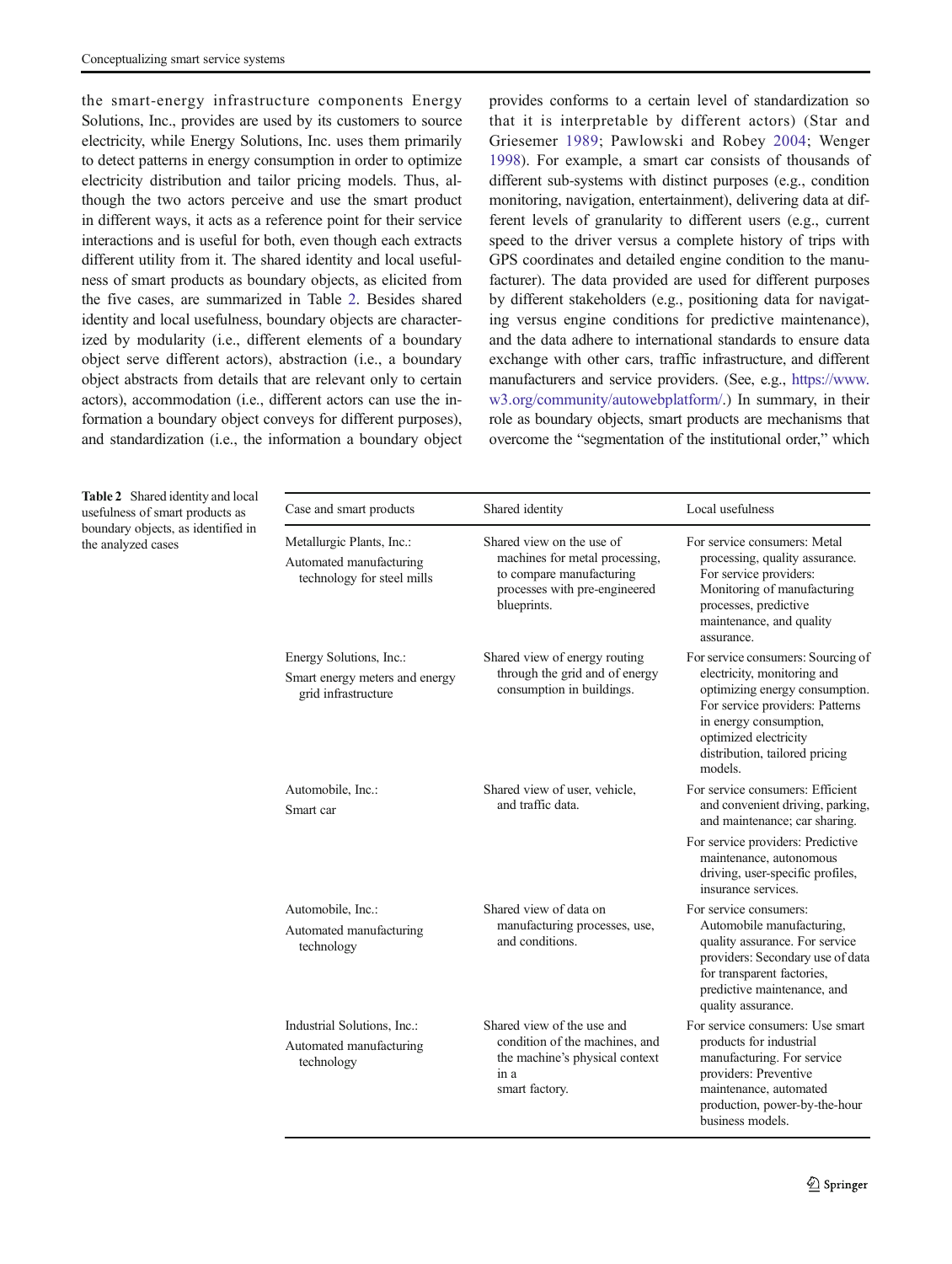disaggregates knowledge because of the division of labor and a focus on distinct core competencies (Berger and Luckmann [1966](#page-10-0), p. 82).

We conceptualize the capabilities of smart products based on the four capabilities of smart, connected products Porter and Heppelmann [\(2014](#page-11-0))proposed: monitoring, control, optimization, and autonomy. While these properties were introduced with a focus on using a product in the front stage of a service system, we relax the assumption that each property "builds on the preceding one" (p. 8), in order to assign them either to the front stage or the back stage of a smart service system. All four core capabilities can be illustrated using examples from our cases. For example, at Metallurgic Plants, Inc. dozens of sensors monitor data about vibrations, temperatures, emissions, and production velocity in order to detect early warning signals of potential process deviations, A central human machineoperator observes these data and can control the machine's operations. Automobile, Inc.'s smart production lines also monitor data continously. Besides monitoring and controlling individual devices, data, about energy consumption (for example) from various locations is aggregated and benchmarked against each other to optimize comparable plants' energy efficiency. Moreover, Energy Solutions, Inc. embeds machine-learning algorithms into their products in order to enable devices to make autonomous decisions, as the interviewee explained: "If I get real-time data, but cannot make real-time decisions, the whole thing does not make much sense. Hence, the complete [energy distribution] process needs to be automated. The network operator will, at most, be informed about the next steps a local smart device will execute. Maybe he can intervene, but the complete control loop is automated."

In the front stage, smart products are used to create and capture value-in-use (Vargo and Lusch [2004a,](#page-11-0) [2008a\)](#page-11-0), such as by manufactured products in a smart factory or by smart cars that assist the driver in efficiently and conveniently making his or her way from point A to point B and finding parking spaces. In line with Wünderlich et al. ([2012](#page-11-0)), we propose that using a smart product is essentially a self-service carried out by a customer with little or no intervention from the service provider. Since all companies are resource integrators (Vargo and Lusch [2008a,](#page-11-0) [2004a\)](#page-11-0), a smart product is networked with other resources in its physical environment in order to create value-in-use. For instance, the interviewee from Industrial Solutions, Inc. explains how a machine is embedded into a smart factory and integrated with other machines, raw materials, and workers "In the future the planning process will change completely, so that when you connect a new smart device to some larger facility, it just runs, without long integration. And if I want to make changes, I just

perform them, and the complete facility and production processes adapt themselves."

By using its built-in features, a smart device can monitor itself and its environment and collect three types of data: Usage data refers to documenting how a smart product is used, (e.g. a history of activities performed along with their duration and intensity). Context data refers to data about the products physical and virtual environment (Abowd et al. [1999\)](#page-10-0), and is either collected via the built-in sensors of a context-aware smart product or originated from other devices in the proximity of a smart product (Abowd et al. [1999\)](#page-10-0). Finally, condition data refers to data on the status and health of the product that can, for instance, provide information about maintenance activities. In all of the cases we analysed, we found evidence of the importance of collecting data through smart products. While most informants agreed that data collection through connected devices is not novel, they emphasized that the scope, granularity, and velocity of data has improved makedly in the last years, thereby enabling new possibilities for action. For example, the manufacturing informant at Automobile, Inc. argued that "because of the low quality of sensors in the past, it was not worthwhile to analyze sensor measurements. Today, [with data quality improved by an order of magnitude] many things start to pay off." Similarly, the interviewee from Industrial Solution, Inc. stated, "I think that the KPIs will not change much; data about time, costs, and quality might get a little more transparent, a little more fine-grained, but they would not change very much. What will change is that I can drill down to data about single machines. […] In the future, we might be able to perform very detailed analyses to identify which machine with which parameters was involved in manufacturing a product." Automobile, Inc.'s smart car informant emphasized the ultimate goal "to move beyond the car and really look at the user," which is sought today by gaining context from a smart phone connected to the car. In the near future, biometric sensors are likely to be used to create a user context. The interviewee from Metallurgic Plants, Inc. even sees a future in which data collected through smart products can be marketed to customers: "Detailed data on the manufacturing process is recorded in a steel mill and made available to inform downstream manufacturing processes. [...] Many customers of our customers, particularly those in the automobile industry, want to have seamless quality data on the manufacturing processes. These data should be supplied with the product."

With its actuators and its built-in functionality for data storage and processing, smart products can adapt autonomously to changes in their environments, condition, and use. These functions—referred to as self-\* concepts—include, self-configuration, self-optimization, self-healing, and self-protection (Psaier and Dustdar [2011;](#page-11-0) Jeffrey and David [2003\)](#page-11-0). Another distinctive property of a smart product is that it can connect to other actors outside its immediate physical context to provide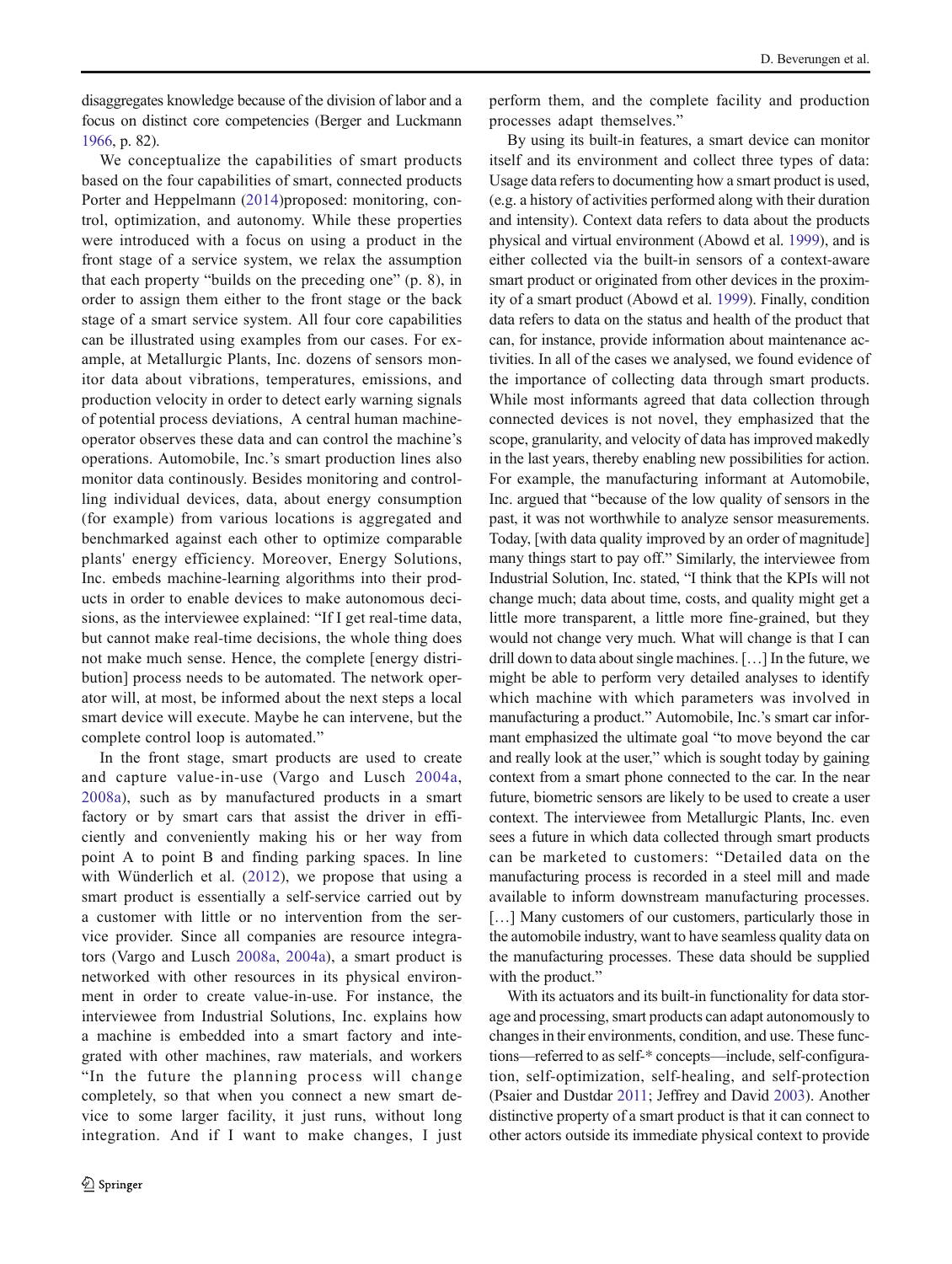usage data, contex data and condition data. In the back stage, these data can be retrieved remotely to monitor, diagnose, and optimize the product as a service from the product's provider (Wünderlich et al. [2012\)](#page-11-0), since it involves little or no activities from the service consumer. Insights can be derived from the data that is obtained from one product, or from a complete installed base of many products. Such back-stage analysis capabilities differ substantially from the self-\* capabilities that are embedded in a smart product itself, which are restricted to local data and are constrained by smart products' often limited information-processing capabilities. Building on the results of data analysis, a smart product can be controlled remotely, reconfigured, or even used as a platform to provide additional value to an ecosystem of third-party service providers (Papert and Pflaum [2017\)](#page-11-0). Therefore, smart products can be viewed as service platforms that provide various value propositions that can be accepted in the service system's front stage.

### Discussion

Our conceptualization of smart service and smart service systems synthesizes and complements earlier thinking by focusing on the inner workings of how value-in-use can be derived from using a smart product as a boundary object between a service's consumers and its provider. With this conceptualization, we contribute to integrating disparate streams of research. On the one hand, the service science literature has focused on the co-creation of value in service systems (Maglio and Spohrer [2008;](#page-11-0) Maglio et al. [2009](#page-11-0); Vargo and Lusch [2004a,](#page-11-0) [b,](#page-11-0) [2008a](#page-11-0), [b](#page-11-0)) without explicitly building on the properties of smart products or their role in service systems. On the other hand, the literature on smart objects in an Internet of Things (Allmendinger and Lombreglia [2005](#page-10-0); Acatech [2011,](#page-10-0) [2015](#page-10-0); EPoSS [2008](#page-10-0); Estrin et al. [2002](#page-10-0); Perera et al. [2014;](#page-11-0) Satyanarayanan [2001](#page-11-0)) has focused on the technical aspects of connecting objects with each other and with information systems, without recognizing the implications for provider-customer interactions and value co-creation. In this sense, our paper takes a boundary-spanning role by bridging the gap between previously unconnected communities in research and practice (Wenger [1998](#page-11-0)).

We argue that the emergent embedding of smart products into service systems will have transformational impacts on service systems in practice, and on theory in service science. To an extent, these transformations are due to new ways in which resources and activities can be networked in smart service systems and, ultimately, to how value is co-created and captured in these systems. Against the backdrop of the proposed conceptualization of smart service systems, we expect these transformations to have implications for the collection and analysis of detailed field evidence on the customer's service system, for remote service provision in ecosystems of service providers and service customers, and for autonomous adaptations of a service system through smart products' self-\* properties.

The first implication that the embedding of smart products into service systems has for service systems in practice and theory has to do with collecting and analyzing detailed field evidence. Our interviews revealed that smart products' capabilities make new types and qualities of data available. With these data, hidden activities and resources on the consumer side become increasingly visible and accessible to the provider side. This field evidence, offers new insights into how customers use products and service and why certain events (e.g., breakdowns) occur that have implications for how service process analysis is done. Currently, a strong emphasis of data analysis is on periodic offline monitoring, but first steps have already been taken toward online analyses of service processes (vom Brocke et al. [2014](#page-11-0)), and the next steps are likely to extend process analyses towards real-time and predictive analytics (Shmueli and Koppius [2011](#page-11-0); Breuker et al. [2016](#page-10-0)). From a theoretical viewpoint, we argue that the emergence of smart products moves or even removes the 'line of visibility' that usually separates consumers from providers during episodes of value co-creation.

The second implication has to do with the remote control, re-configuration, updating, and personalization of smart products. Using smart products as platforms for offering additional services facilitates networking activities and resources beyond the one-directional analysis of field data. We argue that closing the loop of monitoring and reacting to field data from a smart product impacts many of the taken-for-granted concepts on which co-creation in service systems is based. In particular, we conclude that using smart products as boundary objects at the interface of service consumers and service providers alters the "line of interaction" between them. In particular, this use of smart products leads to technology-mediated interactions, continuous interactions, and routinized interactions:

Technology-mediated interactions: While key concepts of the service literature have been investigated in settings in which interactions between service customers and service providers are mediated by technology (Wünderlich et al. [2012](#page-11-0); Froehle and Roth [2004\)](#page-10-0), smart service systems require that the concept of customer interaction be updated. In smart service systems, the primary objective of technology is not restricted to mediating interactions between humans (even less so in the sense of telecommunication technology that is used by humans and enabled by "screens" (Froehle and Roth [2004](#page-10-0))), nor is it to enable customer self-service alone. In smart service systems, smart products can be used to connect smart products and information systems on either side, so interactions that are mediated by smart products include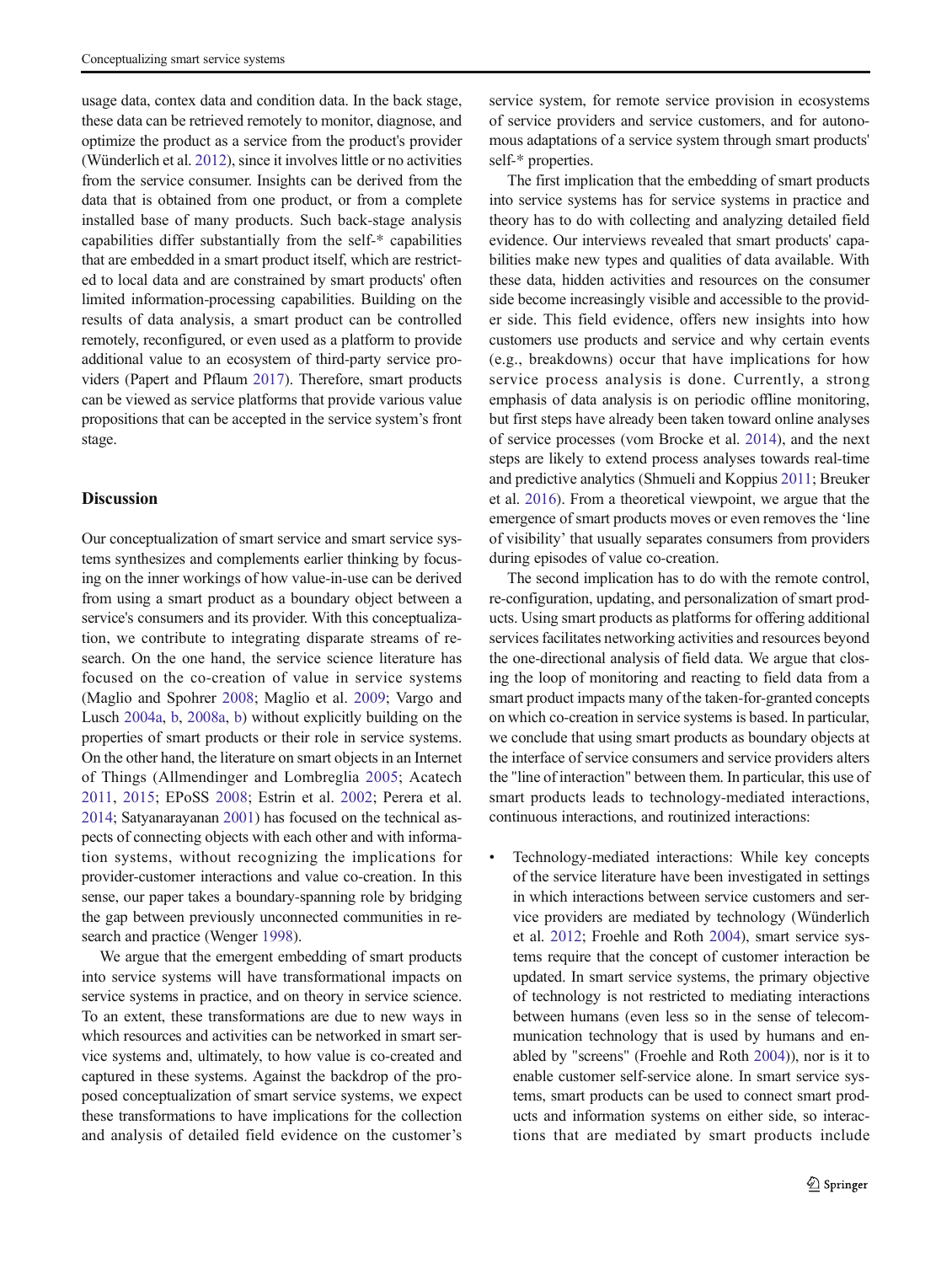exchanging data in a machine-readable format, such as the transmission of data and events to the information systems service providers operate.

- Continuous service interactions: The remote monitoring, optimization, and control of smart products enables the day-to-day activities of service consumers and service providers to be networked based on continuous interactions and a continuous exchange of data. This approach differs substantially from service interactions as isolated episodes (Froehle and Roth [2004\)](#page-10-0) or service incidents (Bitner et al. [1990\)](#page-10-0), where customers interact with service providers for a limited time, often in non-routine recovery events (Parasuraman et al. [2005](#page-11-0)). Therefore, we submit that, in smart service systems, the duration appropriateness (Froehle and Roth [2004\)](#page-10-0) of the interaction is different and interactions can be continuous, focusing on the orderly operation of a smart product. These continuous service interactions are often a prerequisite for as-aservice business models since these interactions enable providers to track how customers use their products so providers can avoid the adverse effects of information asymmetries (Mishra et al. [1998](#page-11-0); Williamson [1979,](#page-11-0) [1985](#page-11-0)).
- Routinized interactions: Continuous service interactions that are based on a continuous exchange of data provide new opportunities for routinizing interactions in service systems (Becker et al. [2013a\)](#page-10-0). Routinizing interactions can help to coordinate and control activities, legitimate the actions performed by the actors involved, economize on resources, reduce uncertainty, increase stability, and store information about the interactions (Becker [2004\)](#page-10-0) in a smart service system.

The third implication has to do with the self-\* capabilities of smart products, which enable autonomous adaptations of smart products in reaction to the data obtained from the product. Therefore, it is likely that smart products will offer more individualized value propositions to customers—a key part of the concept of co-creation. On the one hand, creating personalized service experiences for customer seems desirable because they provide sequential variety in service processes (Pentland [2003\)](#page-11-0) and might offer value propositions that are tailored to the needs, wants, and demands of individual customers. On the other hand, these adaptations can be considered as deviations from a pre-engineered service blueprint that is often established to provide service of uniform quality. Deviation caused by autonomous adaptations is likely to differ conceptually from deviation caused by human decisions, since smart products are data processing machines that are unaware of organizational values and culture, that often govern human in behavior service systems. Similar phenomena have been described as deviations of the

performative aspects (i.e., identifiable enactments of an activity) from the ostensive aspects (i.e., the blueprint of the process as described in a process model) of organizational routines (Feldman and Pentland [2003;](#page-10-0) Pentland and Feldman [2008;](#page-11-0) Beverungen [2014](#page-10-0)). Therefore, the further proliferation of smart service systems necessitates analyses and reconceptualization of concepts like service experience and service quality.

# Conclusion

We conceptualized smart service systems as being built on using smart products as boundary objects that enable service consumers and service providers to network their resources and activities for mutual advantage. The proposed conceptual framework extends earlier thinking about what smart service systems are. We developed our framework based on various streams of technical and managerial literature and in-depth interviews with informants from five industrial service systems that apply smart products as boundary objects. While smart products offer a shared identity on which the actors in a smart service system can rely, service consumers and service providers enact smart products for to be locally useful. Service consumers use, network, monitor, and autonomously adapt smart products in the service system's front stage, while service providers aggregate and analyze longitudinal data to optimize and control remotely how their installed base of smart products is used in the field. These properties of smart service systems challenge foundational concepts on which the service science field has been built. In particular, we discussed why we expect interactions in smart service systems to become increasingly technology-mediated, continuous, and routinized.

The limitations of our research include the impossibility of statistical generalizing from the cases we analyzed since our selection of companies was not made based on statistical sampling. Since the outcomes of the interviews depend heavily on the interaction between the interviewers and the interviewee, other researchers might have obtained different data from the same companies or might have reached other conclusions after coding the data. While these limitations are inherent in our qualitative research design, the design enabled us to illustrate how the advent of smart products can transform (and already has transformed) service systems.

Other researchers can build on our results to study smart service systems in other industry sectors based on theoretical sampling. While the cases we investigated for the purpose of this paper all operate in a business-to-business context and focus on smart products with comparatively elaborated computational capabilities, we expect useful results from triangulating and extending the results to smart service systems that use simple appliances to provide smart service for smart living or smart healthcare in business-to-consumer contexts. For instance, our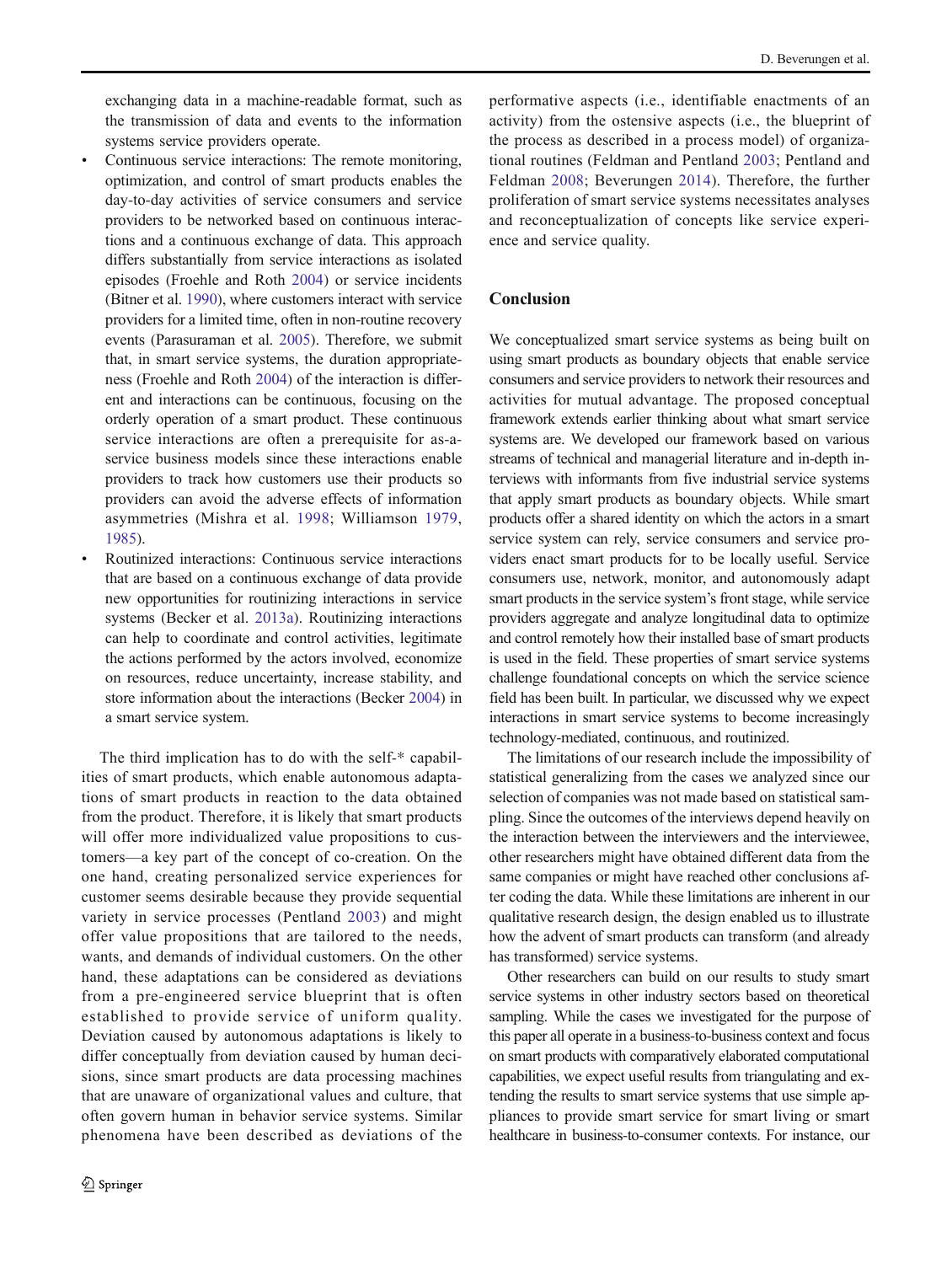<span id="page-10-0"></span>framework of smart service systems could also be used to analyze dynamic interactions between stakeholders (Solaimani et al. [2013](#page-11-0)). Because of the limited computational power of smart devices, we expect that, in business-to-consumer cases, more functionality is transferred from the consumer (front stage) to the service provider (back stage), who then use the field data to offer complementary service. For instance, wearable activity trackers like the wristbands offered by Fitbit and Jawbone, supply data not only to their user but also to the provider companies, who then design and offer analytics-driven services on top of these data, often in collaboration with other service providers, such as physicians and health insurance companies (Davenport and Lucker 2015). Examples of such value-added services range from reminding users about their fitness goals and motivating them through virtual running competitions on Facebook to discounted health insurance plans for especially active customers.

Open Access This article is distributed under the terms of the Creative Commons Attribution 4.0 International License (http:// creativecommons.org/licenses/by/4.0/), which permits unrestricted use, distribution, and reproduction in any medium, provided you give appropriate credit to the original author(s) and the source, provide a link to the Creative Commons license, and indicate if changes were made.

#### References

- Aarts, E., Harwig, R., & Schuurmans, M. (2002). Ambient Intelligence. In P. J. Denning (Ed.), The invisible future – the seamless integration of technology in everyday life (pp. 235–250). Columbus: McGraw-Hill.
- Abowd, G. D., Dey, A. K., Brown, P. J., Davies, N., Smith, M. E., & Steggles, P. (1999). Towards a better understanding of context and context-awareness. In H.-W. Gellersen (Ed.), Handheld and ubiquitous computing, lecture notes on computer science (LNCS) 1707 (pp. 304–307). Berlin: Springer. [https://doi.org/10.1007/3-540-](http://doi.org/10.1007/3-540-48157-5.) [48157-5.](http://doi.org/10.1007/3-540-48157-5.)
- Acatech. (2011). Cyber-physical systems: driving force for innovation in mobility, health, energy and production. Germany: Munich [http://](http://www.acatech.de/fileadmin/user_upload/Baumstruktur_nach_Website/Acatech/root/de/Publikationen/Stellungnahmen/acatech_POSITION) [www.acatech.de/fileadmin/user\\_upload/Baumstruktur\\_nach\\_](http://www.acatech.de/fileadmin/user_upload/Baumstruktur_nach_Website/Acatech/root/de/Publikationen/Stellungnahmen/acatech_POSITION) [Website/Acatech/root/de/Publikationen/Stellungnahmen/acatech\\_](http://www.acatech.de/fileadmin/user_upload/Baumstruktur_nach_Website/Acatech/root/de/Publikationen/Stellungnahmen/acatech_POSITION) [POSITION](http://www.acatech.de/fileadmin/user_upload/Baumstruktur_nach_Website/Acatech/root/de/Publikationen/Stellungnahmen/acatech_POSITION).
- Acatech. (2015). Smart service welt: recommendations for the strategic initiative web-based services for businesses (short version). Berlin: Germany [http://www.acatech.de/fileadmin/user\\_upload/](http://www.acatech.de/fileadmin/user_upload/Baumstruktur_nach_Website/Acatech/root/de/Projekte/Laufende_Projekte/Smart_Service) [Baumstruktur\\_nach\\_Website/Acatech/root/de/Projekte/Laufende\\_](http://www.acatech.de/fileadmin/user_upload/Baumstruktur_nach_Website/Acatech/root/de/Projekte/Laufende_Projekte/Smart_Service) [Projekte/Smart\\_Service](http://www.acatech.de/fileadmin/user_upload/Baumstruktur_nach_Website/Acatech/root/de/Projekte/Laufende_Projekte/Smart_Service).
- Allmendinger, G., & Lombreglia, R. (2005). Four strategies for the age of smart services. Harvard Business Review, 83(10), 131–145. [https://](http://doi.org/10.1225/R0510J.) [doi.org/10.1225/R0510J.](http://doi.org/10.1225/R0510J.)
- Atzori, L., Iera, A., & Morabito, G. (2010). The internet of things: a survey. Computer Networks, 54(15), 2787-2805. [https://doi.org/](http://doi.org/10.1016/j.comnet.2010.05.010) [10.1016/j.comnet.2010.05.010.](http://doi.org/10.1016/j.comnet.2010.05.010)
- Barile, S., & Polese, F. (2010). Smart service systems and viable service systems: applying systems theory to service science. Service Science, 2(1-2), 21-40. [https://doi.org/10.1287/serv.2.1\\_2.21](http://doi.org/10.1287/serv.2.1_2.21).
- Becker, M. C. (2004). Organizational routines: a review of the literature. Industrial and Corporate Change, 13(4), 643–677 [http://icc.](http://icc.oupjournals.org/cgi/doi/10.1093/icc/dth026) [oupjournals.org/cgi/doi/10.1093/icc/dth026.](http://icc.oupjournals.org/cgi/doi/10.1093/icc/dth026)
- Becker, J., Beverungen, D., Knackstedt, R., Matzner, M., Müller, O., & Pöppelbuß, J. (2013). Designing interaction routines in service networks: a modularity and social construction-based approach. Scandinavian Journal of Information Systems, 25(1), 17–48.
- Becker, J., Beverungen, D., Knackstedt, R., Matzner, M., Müller, O., & Pöppelbuß, J. (2013b). Bridging the gap between manufacturing and service through IT-based boundary objects. IEEE Transactions on Engineering Management, 60(3), 468–482. [https://doi.org/10.1109/](http://doi.org/10.1109/TEM.2012.2214770.) [TEM.2012.2214770.](http://doi.org/10.1109/TEM.2012.2214770.)
- Berger, P. L., & Luckmann, T. (1966). The social construction of reality: A treatise in the sociology of knowledge. Garden City: Doubleday.
- Beverungen, D. (2014). Exploring the interplay of the design and emergence of business processes as organizational routines. Business & Information Systems Engineering, 6(4), 191–202. [https://doi.org/10.](http://doi.org/10.1007/s12599-014-0335-3) [1007/s12599-014-0335-3.](http://doi.org/10.1007/s12599-014-0335-3)
- Bitner, M. J., Booms, B. H., & Stanfield Tetreault, M. (1990). The service encounter: diagnosing favorable and unfavorable incidents. Journal of Marketing, 54(1), 71–84. [https://doi.org/10.2307/1252174.](http://doi.org/10.2307/1252174)
- Breuker, D., Matzner, M., Delfmann, P., & Becker, J. (2016). Comprehensible predictive models for business processes. MIS Quarterly, 40(4), 1009–1034.
- Carlile, P. R. (2002). A pragmatic view of knowledge and boundaries: boundary objects in new product development. Organization Science, 13(4), 442–455 JSTOR. doi[:https://doi.org/10.1287/orsc.](http://doi.org/10.1287/orsc.13.4.442.2953) [13.4.442.2953](http://doi.org/10.1287/orsc.13.4.442.2953).
- Davenport, T. H., & Lucker, J. (2015). Running on data. Deloitte Review, 16, 5–15 [http://d2mtr37y39tpbu.cloudfront.net/wp-content/uploads/](http://d2mtr37y39tpbu.cloudfront.net/wp-content/uploads/2015/01/DR16_running_on_data.pdf) 2015/01/DR16 running on data.pdf.
- Demirkan, H., Bess, C., Spohrer, J. C., Rayes, A., Allan, D., & Moghaddam, Y. (2015a). Innovations with smart service systems: analytics, big data, cognitive assistance, and the internet of everything. Communications of the Association for Information Systems, 37, 35.
- Demirkan, H., Spohrer, J. C., & Badinelli, R. (2015b). Introduction to the smart service systems: Analytics, cognition and innovation minitrack. In Proceedings of the 48 Hawaii international conference on systems sciences (HICSS) (p. 1442). [https://doi.org/10.1109/](http://doi.org/10.1109/HICSS.2015.175) [HICSS.2015.175](http://doi.org/10.1109/HICSS.2015.175).
- EPoSS. (2008). Internet of things in 2020: A roadmap for the future. Rfid working group of the European technology platform on smart systems integration (Eposs). [http://www.smart-systems-integration.org/](http://www.smart-systems-integration.org/public/documents/publications/Internet-of-Things_in_2020_EC-EPoSS_Workshop_Report_2008_v3.pdf) [public/documents/publications/Internet-of-Things\\_in\\_2020\\_EC-](http://www.smart-systems-integration.org/public/documents/publications/Internet-of-Things_in_2020_EC-EPoSS_Workshop_Report_2008_v3.pdf)[EPoSS\\_Workshop\\_Report\\_2008\\_v3.pdf](http://www.smart-systems-integration.org/public/documents/publications/Internet-of-Things_in_2020_EC-EPoSS_Workshop_Report_2008_v3.pdf).
- Estrin, D., Culler, D., Pister, K., & Sukhatme, G. (2002). Connecting the physical world with pervasive networks. IEEE Pervasive Computing, 1(1), 59–69. [https://doi.org/10.1109/MPRV.2002.](http://doi.org/10.1109/MPRV.2002.993145) [993145.](http://doi.org/10.1109/MPRV.2002.993145)
- Feldman, M. S., & Pentland, B. T. (2003). Reconceptualizing organizational routines as a source of flexibility and change. Administrative Science Quarterly, 48(1), 94–118. [https://doi.org/10.2307/3556620](http://doi.org/10.2307/3556620).
- Finnegan, M. (2013). Boeing 787s to create half a terabyte of data per flight, says Virgin Atlantic. Computerworld UK. [http://www.](http://www.computerworlduk.com/news/data/boeing-787s-create-half-terabyte-of-data-per-flight-says-virgin-atlantic-3433595/) [computerworlduk.com/news/data/boeing-787s-create-half-terabyte](http://www.computerworlduk.com/news/data/boeing-787s-create-half-terabyte-of-data-per-flight-says-virgin-atlantic-3433595/)[of-data-per-flight-says-virgin-atlantic-3433595/.](http://www.computerworlduk.com/news/data/boeing-787s-create-half-terabyte-of-data-per-flight-says-virgin-atlantic-3433595/)
- Froehle, C. M., & Roth, A. V. (2004). New measurement scales for evaluating perceptions of the technology-mediated customer service experience. Journal of Operations Management, 22(1), 1–21. [https://doi.org/10.1016/j.jom.2003.12.004](http://doi.org/10.1016/j.jom.2003.12.004).
- Gretzel, U., Sigala, M., Xiang, Z., & Koo, C. (2015). Smart tourism: foundations and developments. Electronic Markets 25(3), 179– 188. [https://doi.org/10.1007/s12525-015-0196-8.](http://doi.org/10.1007/s12525-015-0196-8)
- Jeffrey, O., & David, M. (2003). The vision of autonomic computing. IEEE Computer 36(1), 41–50. [https://doi.org/10.1109/MC.2003.](http://doi.org/10.1109/MC.2003.1160055) [1160055.](http://doi.org/10.1109/MC.2003.1160055)